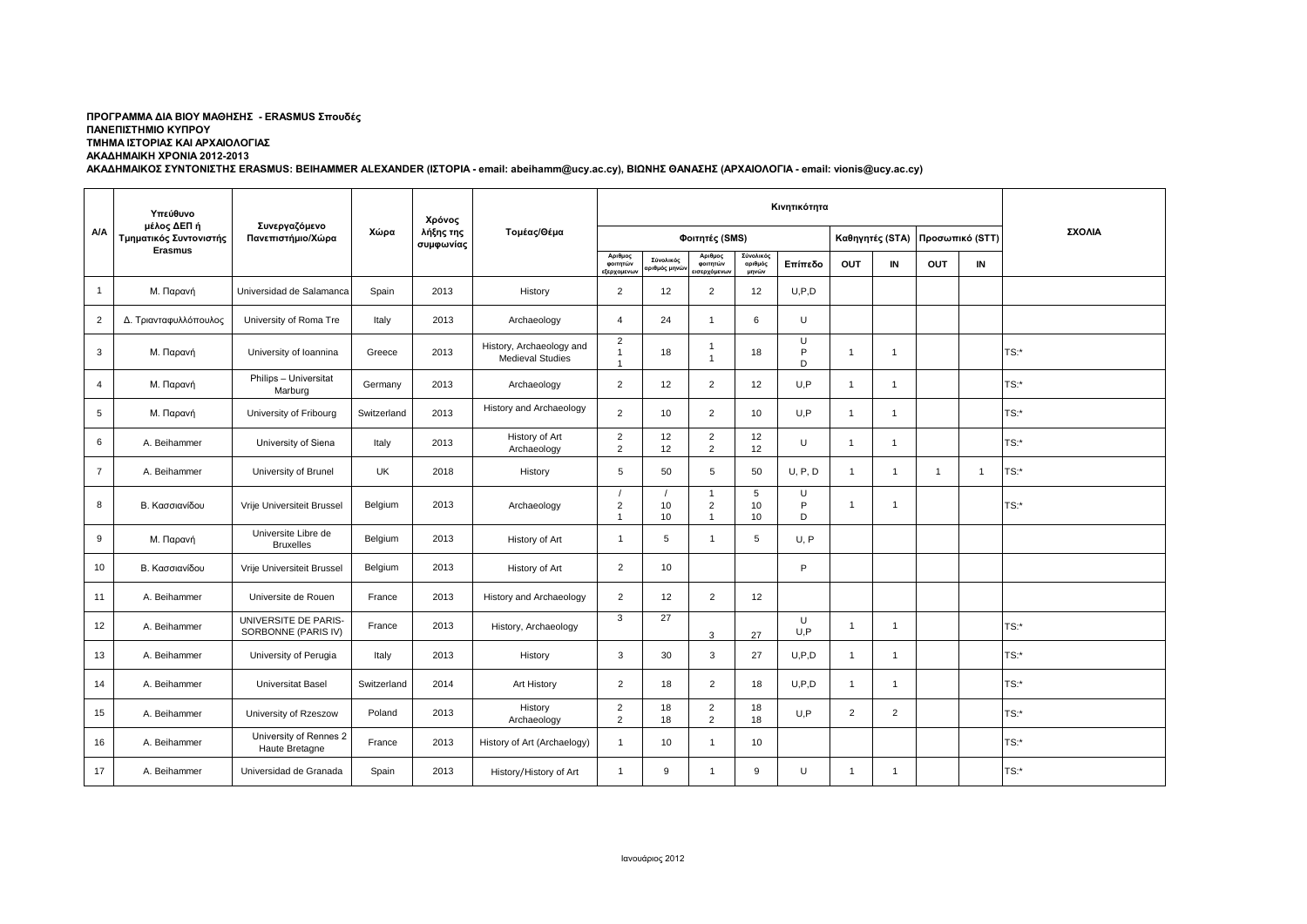## **ΠΡΟΓΡΑΜΜΑ ΔΙΑ ΒΙΟΥ ΜΑΘΗΣΗΣ - ERASMUS Σπουδές ΠΑΝΕΠΙΣΤΗΜΙΟ ΚΥΠΡΟΥ ΤΜΗΜΑ ΙΣΤΟΡΙΑΣ ΚΑΙ ΑΡΧΑΙΟΛΟΓΙΑΣ ΑΚΑΔΗΜΑΙΚΗ ΧΡΟΝΙΑ 2012-2013**

**ΑΚΑΔΗΜΑΙΚΟΣ ΣΥΝΤΟΝΙΣΤΗΣ ERASMUS: BEIHAMMER ALEXANDER (ΙΣΤΟΡΙΑ - email: abeihamm@ucy.ac.cy), ΒΙΩΝΗΣ ΘΑΝΑΣΗΣ (ΑΡΧΑΙΟΛΟΓΙΑ - email: vionis@ucy.ac.cy)**

|     | Υπεύθυνο<br>μέλος ΔΕΠ ή<br>Τμηματικός Συντονιστής<br><b>Erasmus</b> | Συνεργαζόμενο<br>Πανεπιστήμιο/Χώρα              |                   | Χρόνος                 |                                         |                                         |                                        |                                    | ΣΧΟΛΙΑ                        |         |                |                 |            |                 |         |
|-----|---------------------------------------------------------------------|-------------------------------------------------|-------------------|------------------------|-----------------------------------------|-----------------------------------------|----------------------------------------|------------------------------------|-------------------------------|---------|----------------|-----------------|------------|-----------------|---------|
| A/A |                                                                     |                                                 | Χώρα              | λήξης της<br>συμφωνίας | Τομέας/Θέμα                             | Φοιτητές (SMS)                          |                                        |                                    |                               |         |                | Καθηγητές (STA) |            | Προσωπικό (STT) |         |
|     |                                                                     |                                                 |                   |                        |                                         | Αριθμος<br>φοιτητών<br><b>ξερχομενω</b> | Σύνολικός<br>οιθμός μη <mark>νι</mark> | Αριθμος<br>φοιτητών<br>εισερχόμενω | Σύνολικός<br>αριθμός<br>μηνών | Επίπεδο | OUT            | IN              | <b>OUT</b> | IN              |         |
| 18  | A. Beihammer                                                        | Uniwersytet Warminsko-<br>Mazurski W Olsztynie  | Poland            | 2013                   | History                                 | $\mathbf{1}$                            | 5                                      | $\overline{2}$                     | 10                            | U<br>P  |                |                 |            |                 |         |
| 19  | A. Beihammer                                                        | Universita del Salento                          | Italy             | 2013                   | History<br>Archaeology                  | $\overline{2}$<br>$\overline{2}$        | 10<br>10                               | $\overline{2}$                     | 8                             | U.P.D   | $\mathbf{1}$   | $\overline{1}$  |            |                 | $TS:$ * |
| 20  | A. Beihammer                                                        | University of Crete                             | Greece            | 2013                   | History and Archaeology                 | $\overline{2}$                          | 10                                     | $\overline{2}$                     | 10                            | U.P     | $\overline{1}$ | $\mathbf{1}$    |            |                 | $TS:$ * |
| 21  | A. Beihammer                                                        | University of Pardubice                         | Czech<br>Republic | 2013                   | History and Archaeology                 | $\overline{2}$                          | 10                                     | $\overline{2}$                     | 10                            | U, P    | $\mathbf{1}$   | $\mathbf{1}$    |            |                 | TS:     |
| 22  | A. Beihammer                                                        | Universite Toulouse II Le<br>Mirail             | France            | 2013                   | History and Archaeology                 | $\overline{2}$                          | 18                                     | $\overline{2}$                     | 18                            | U,P     | $\overline{1}$ | $\mathbf{1}$    |            |                 | $TS:$ * |
| 23  | A. Beihammer                                                        | Universitat Wien                                | Austria           | 2013                   | <b>History and Archaeology</b>          | $\overline{4}$                          | 20                                     | $\overline{4}$                     | 20                            | U.P.D   |                |                 |            |                 | $TS:$ * |
| 24  | Μ.Παρανή                                                            | Freie Universitat Berlin                        | Germany           | 2013                   | History and Archaeology                 | $\mathbf{1}$                            | 10                                     | -1                                 | 10                            | U.P     |                |                 |            |                 |         |
| 25  | A. Beihammer                                                        | Universite Nancy 2                              | France            | 2013                   | History and Archaeology                 | 3                                       | 27                                     | 3                                  | 27                            |         | $\overline{1}$ | $\mathbf{1}$    |            |                 | $TS:$ * |
| 26  | A. Beihammer                                                        | Universite de Picardie<br>Jules Verne           | France            | 2013                   | History de l'Art                        | $\mathbf{1}$                            | 6                                      | $\mathbf{1}$                       | 6                             | U.P     | $\overline{1}$ | $\mathbf{1}$    |            |                 | TS:*    |
| 27  | A. Beihammer                                                        | University of Lodz                              | Poland            | 2014                   | Humanities (History,<br>Archaeology)    | 3                                       | 30                                     | 3                                  | 30                            | U       | $\mathbf{1}$   | $\mathbf{1}$    |            |                 | $TS:$ * |
| 28  | A. Beihammer                                                        | Universitat Zurich                              | Switzerland       | 2013                   | History                                 | $\mathbf{1}$                            | 10                                     | $\overline{1}$                     | 10                            | U.P     |                |                 |            |                 |         |
| 29  | A. Beihammer                                                        | Adam Mickiewicz<br>University of Poznan         | Poland            | 2013                   | History                                 | 2                                       | 10                                     | $\overline{2}$                     | 10                            | U.P.D   | $\overline{1}$ | $\overline{1}$  |            |                 | $TS:$ * |
| 30  | A. Beihammer                                                        | Universytet Jagiellonski                        | Poland            | 2013                   | Archaeology                             | $\overline{2}$                          | 10                                     | $\overline{2}$                     | 10                            | U.P.D   | $\mathbf{1}$   | $\overline{1}$  |            |                 | $TS:$ * |
| 31  | A. Beihammer                                                        | Universite de Nantes                            | France            | 2013                   | History, Archaeology,<br>History of Art | $\overline{2}$                          | 10                                     |                                    |                               | U,P     | $\mathbf{1}$   | $\mathbf{1}$    |            |                 | $TS:$ * |
| 32  | A. Beihammer                                                        | Johannes Gutenberg-<br><b>Universitat Mainz</b> | Germany           | 2013                   | History and Archaeology                 | $\overline{2}$                          | 20                                     | 2                                  | 20                            |         | $\mathbf{1}$   | $\mathbf{1}$    |            |                 | $TS:$ * |
| 33  | A. Beihammer                                                        | Universitat Basel                               | Switzerland       | 2016                   | History                                 | $\overline{1}$                          | 10                                     | $\mathbf{1}$                       | 10                            | U, P, D | $\mathbf{1}$   | $\mathbf{1}$    |            |                 | $TS:$ * |
| 34  | Μ. Παρανή                                                           | Universiteit Leiden                             | Netherlands       | 2013                   | Archaeology                             | $\overline{2}$                          | 12                                     | $\overline{2}$                     | 12                            | U, P, D | $\mathbf{1}$   | $\overline{1}$  |            |                 | TS:*    |